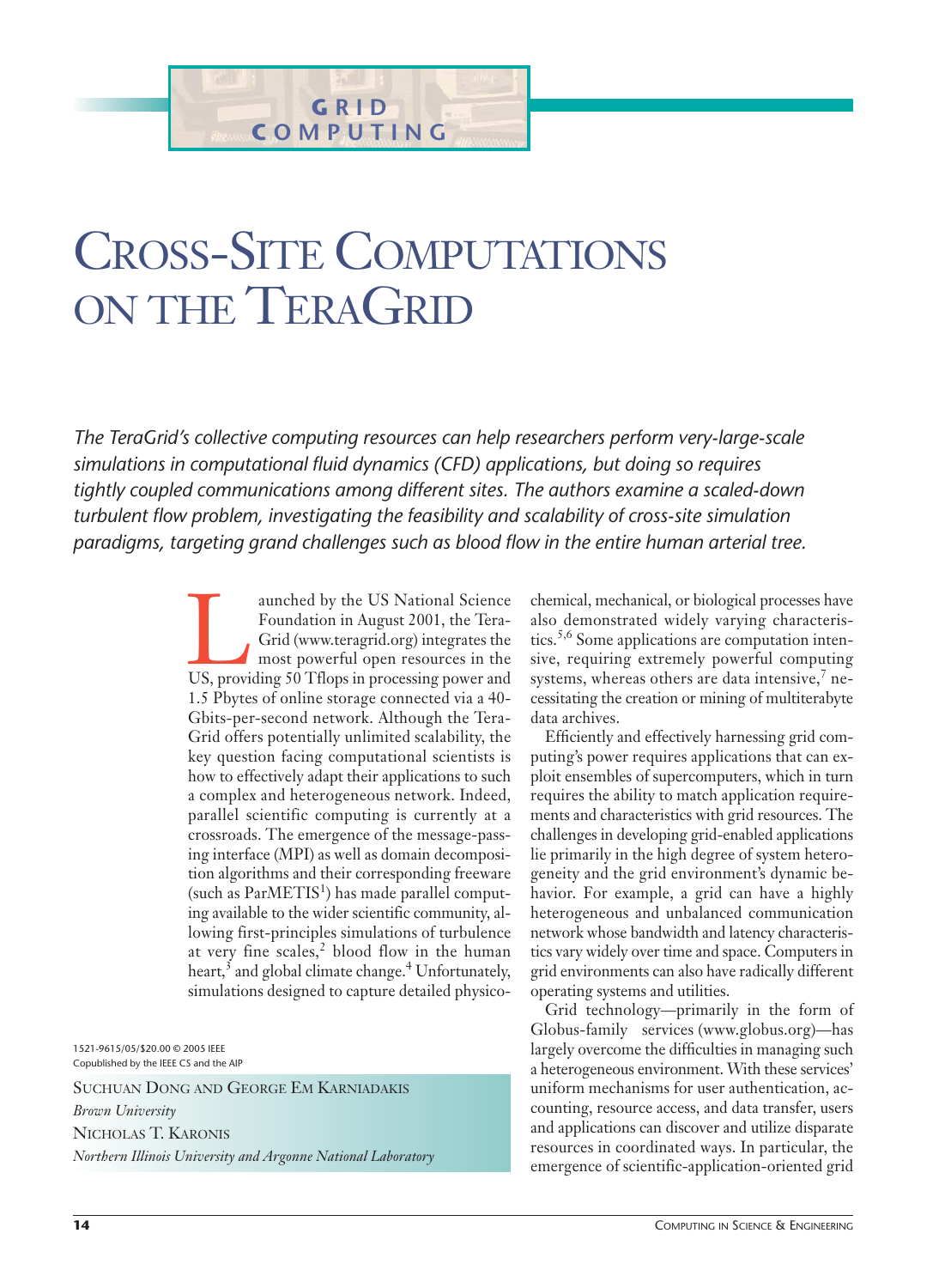middleware, such as MPICH-G2, $\frac{8}{3}$  has significantly spared computational scientists from low-level details about communication handling, network topology, resource allocation, and management. However, in spite of these advancements, devising efficient algorithms for computational fluid dynamics (CFD) applications that can exploit the TeraGrid's scalability remains an enormously challenging problem. In this article, we'll present computations performed on the TeraGrid machines across a continent and show that grid computing can pave the way for the solution of future grand-challenge problems in biological and physical sciences.

## **Grand Challenges**

Our work is motivated by two grand-challenge problems in biological and physical sciences: the simulation of blood flow in the entire human arterial tree, and the direct numerical simulation (DNS) of bluff-body turbulent wake flows. Both problems are significant from both fundamental and application viewpoints, and their resolution will have profound scientific and societal impacts.

The human arterial tree simulation problem originates from the widely accepted causal relationship between blood flow and the formation of arterial diseases such as atherosclerotic plaques.<sup>13–15</sup> These disease conditions seem to preferentially develop in separated and recirculating flow regions such as arterial branches and bifurcations. Blood-flow interaction in the human arterial system can occur on widely different scales; it can also occur on similar scales in different regions of the vascular system. At the largest scale, the human arterial system is coupled via the wavelike nature of the pulse information traveling from the heart through the arteries. Surgical interventions, such as bypass grafts, can block the system and alter the wave reflections, which in turn can modify the flow waveforms at seemingly remote locations. Subsequently, the modification of a local waveform can lead to the onset of undesirable stresses on the arterial walls, possibly starting another pathological event.

The challenge of modeling these interactions lies in the demand for supercomputing to model the three-dimensional (3D) unsteady fluid dynamics within the arterial branches. What makes this type of application amenable to TeraGrid computing is that we can reasonably model the waveform coupling between the sites of interest with a reduced set of 1D equations that capture the cross-sectional area and sectional velocity properties.<sup>9</sup> We can thus simulate the entire arterial tree by using a hybrid ap-



**Figure 1. Two grand-challenge problems. (a) Sketch of the arterial tree containing the largest 55 arteries in the human body along with 27 artery bifurcations; (b) drag coefficient as a function of Reynolds number in cylinder flow.**

proach based on a reduced set of 1D equations for the overall system and detailed 3D Navier-Stokes equations for arterial branches and bifurcations.

To capture the flow dynamics in an artery bifurcation reasonably well, the grid resolution typically requires a mesh of 70,000 to 200,000 high-order finite elements (spectral elements with a polynomial order of 10 to 12 on each element).<sup>10</sup> The human arterial tree model in Figure 1a contains the largest 55 arteries in the human body with 27 artery bifurcations. The inclusion of all 27 bifurcations in the simulation with the grid resolution we just de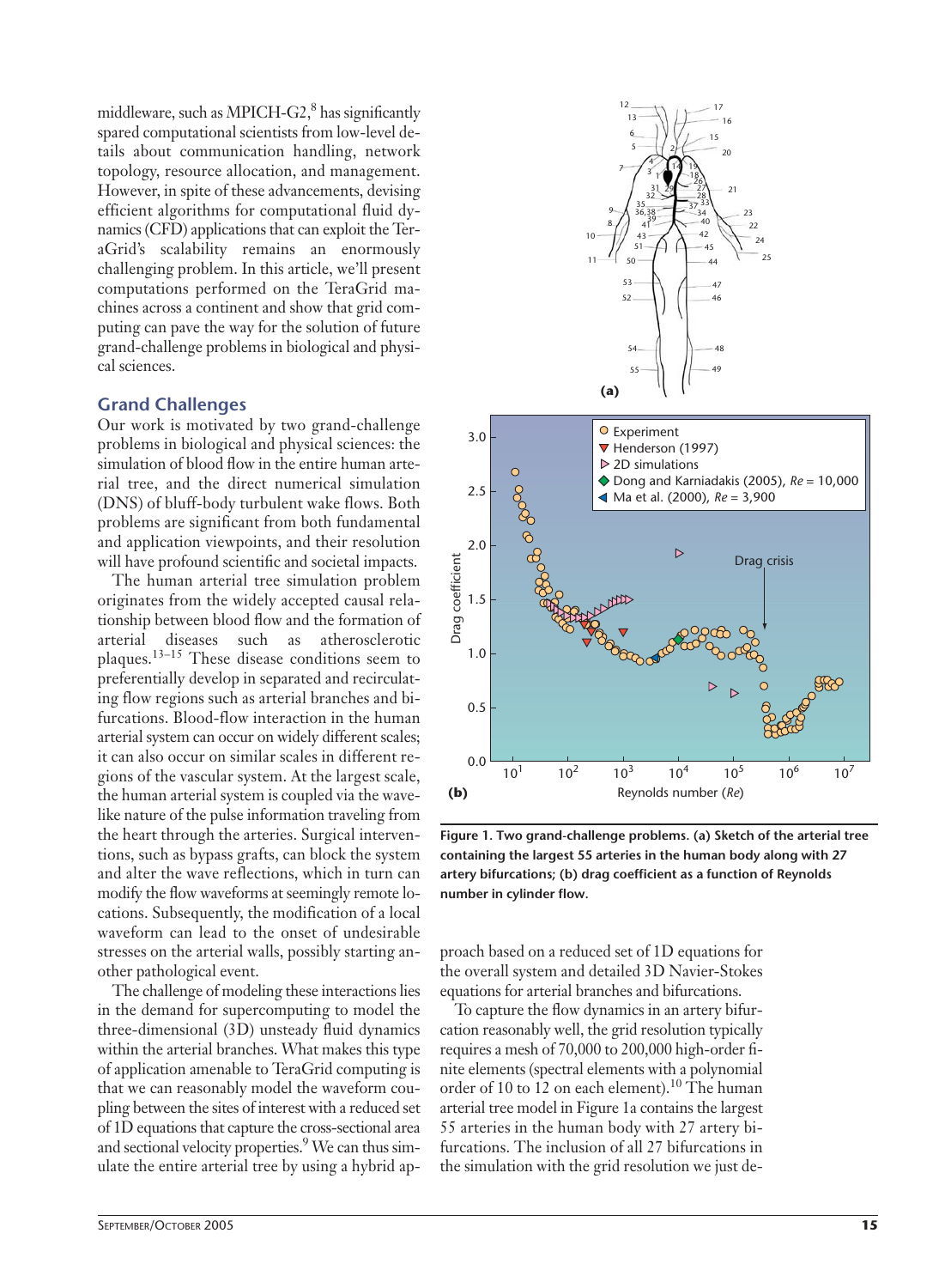scried requires a total memory of 3 to 7 Tbytes, which is beyond any single supercomputer's current capacity. The TeraGrid is the only possible way to accommodate such a simulation.

The second problem, DNS of the "drag crisis" in turbulent bluff-body flows, is a fundamental grand-challenge problem in fluid dynamics. (The drag crisis is the sudden drop of drag force near Reynolds number *Re* = 300,000; see Figure 1b) The need to resolve all the energetic scales in the DNS down to the Kolmogorov scale dictates that the number of grid points should be on the order of *Re*9/4, or roughly a trillion grid points at dragcrisis conditions. Concentration of turbulence in the bluff-body wake and nonuniform meshing effectively reduces the required number of grid points to a few billion. The appropriate mesh now consists of approximately 512 to 768 Fourier modes along the cylinder axis and 50,000 to 80,000 spectral elements in the nonhomogeneous planes, with a spectral polynomial order of 6 to 10 on each element. A monolithic simulation with such resolutions requires more than 4 Tbytes of memory, exceeding any open supercomputer's current capacity. Just as in the human arterial tree simulation, the TeraGrid is the only viable option.

These extremely large biological and physical simulations share a common characteristic: the solution process requires tightly coupled communications among different TeraGrid sites. This is in sharp contrast to other grid application scenarios in which a monolithic application runs on one grid site while the data it produces is moved to another site for visualization or postprocessing (for example, the TeraGyroid project, www.realitygrid. org/TeraGyroid.html). A big question here is the scalability of an application involving multiple TeraGrid sites and the slowdown factor of crosssite runs compared to single-site runs under otherwise identical conditions.

# **Using Code**

To investigate these issues and the feasibility of cross-site runs on the TeraGrid, we'll look at a scaled-down version of the drag-crisis problem specifically, we'll use the simulation of turbulent flow past a circular cylinder at lower Reynolds numbers (*Re* = 3,900 and 10,000) as a prototype. We'll employ Fourier spectral expansions in the homogeneous direction and a spectral element discretization in the nonhomogeneous planes to efficiently handle a multiconnected computational domain.<sup>10</sup>

To conduct such a DNS, we use a high-order

CFD code called Nektar (www.nektar.info/ 2nd\_edition/) in our computations. It employs a spectral/hp element method to discretize in space and a semi-implicit scheme to discretize in time.<sup>10</sup> The mesh consists of structured or unstructured grids (or a combination of both) similar to those used in standard finite element and finite volume methods. We employ Jacobi polynomial expansions to represent flow variables; these expansions provide *multiresolution*, a way to hierarchically refine numerical solutions by increasing the order of the expansion (*p*-refinement) within each element without needing to regenerate the mesh, thus avoiding a significant overhead cost.

We can use MPICH-G2 for the cross-site communication: it's a Globus-based MPI library that extends MPICH to use the Globus Toolkit's services.<sup>8</sup> During the computation, MPICH-G2 selects the most efficient communication method possible between two processes, using vendor-supplied MPI whenever available. MPICH-G2 uses information in the Globus Resource Specification Language (RSL) script to create multilevel clustering of the processes based on the underlying network topology; it stores this information as attributes in the MPI communicators for applications to retrieve and exploit.

# **Computation Algorithms**

Two cross-site parallel algorithms based on different data distribution strategies can both minimize the number of cross-site communications and overlap cross-site communications with in-site computations and communications. Both algorithms are designed based on a two-level parallelization strategy.<sup> $11$ </sup> Let's consider the turbulent flow past a circular cylinder. The following incompressible Navier-Stokes equations govern the flow:

$$
\frac{\partial u_i}{\partial t} + \sum_{j=1}^3 u_j \frac{\partial u_i}{\partial x_j} = -\frac{\partial p}{\partial x_i} + \frac{1}{Re} \sum_{j=1}^3 \frac{\partial^2 u_i}{\partial x_j^2},
$$
  
\n $i = 1, 2, 3$   
\n
$$
\sum_{i=1}^3 \frac{\partial u_i}{\partial x_i} = 0,
$$

where  $x_i(i = 1, 2, 3)$  are the interchangeable coordinates used with  $x, y, z; u_i(i = 1, 2, 3)$  are the three velocity components; and *p* is pressure. We normalize all length scales with the cylinder diameter *D*, all velocity components with the free-stream velocity  $U_0$ , and the pressure with  $\rho U_0^2$  (where  $\rho$  is the fluid density). The Reynolds number *Re* is expressed by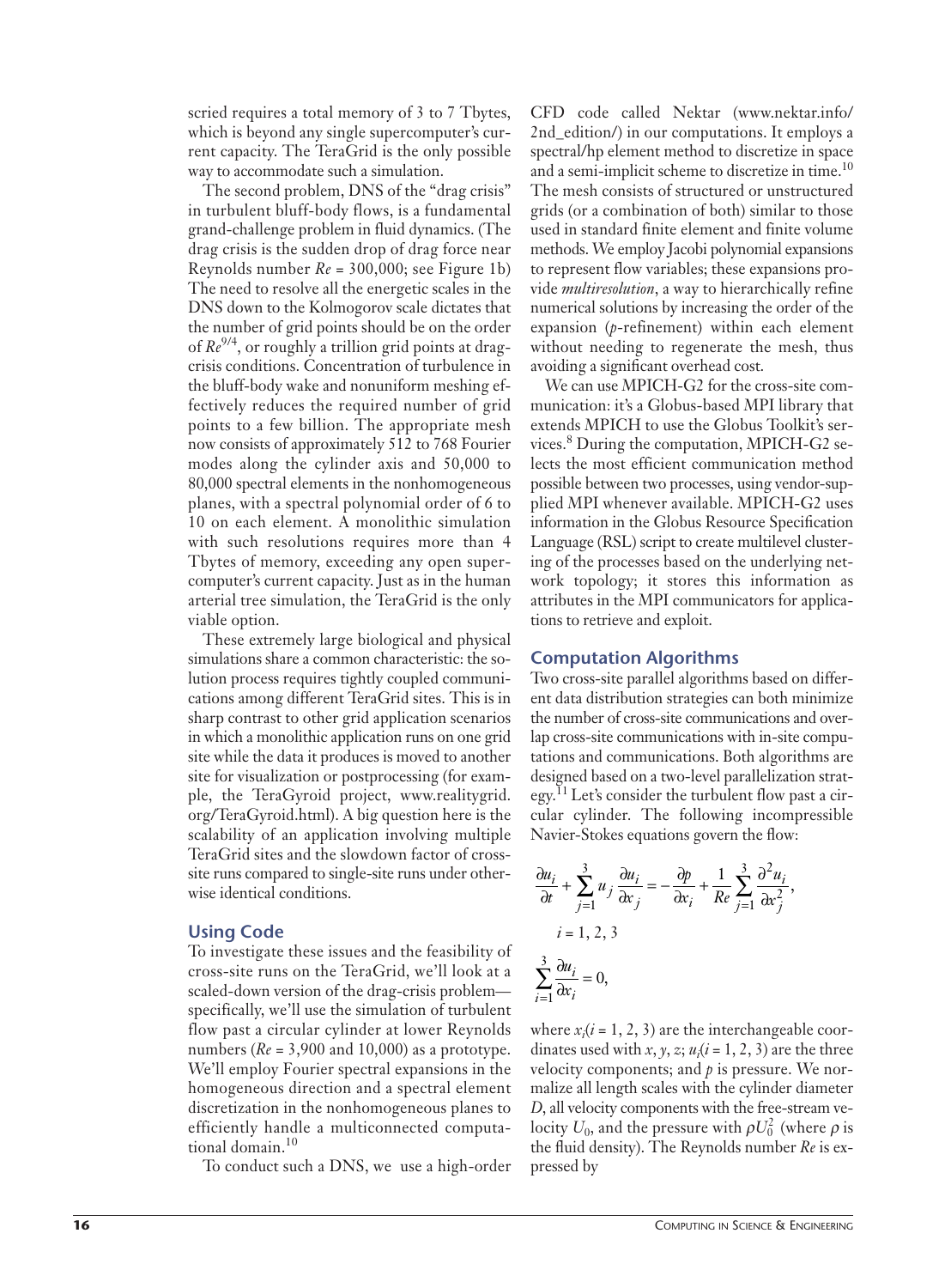$$
Re=\frac{U_0D}{V},
$$

where  $v$  is the kinematic viscosity of the fluid. We refer to the term

$$
u_j \frac{\partial u_i}{\partial x_j}
$$

as the nonlinear term in the following discussions. Because the flow is homogeneous along the cylinder axis (assumed to be the *z*-direction), we perform the following Fourier expansion for the three velocity components and the pressure (letting *f* denote one of these variables):

$$
f(x, y, z, t) = \sum_{k} \hat{f}_k(x, y, t) e^{ikz} ,
$$

where  $\hat{f}_k$  ( $k = -N/2, ..., N/2 - 1$ ) are the Fourier modes, and *N* is the number of Fourier planes in the homogeneous direction.

#### **Fourier Modal-Based Algorithm**

The Fourier modal-based algorithm distributes different groups of Fourier modes onto different TeraGrid sites. It's based on the observation that a physical variable's different Fourier modes (three velocity components and the pressure) are decoupled except when evaluating the fast Fourier transform (FFT) as we compute the nonlinear terms in the Navier-Stokes equations. At each site, we compute a subset of the Fourier modes for all physical variables. As a result, solutions of any physical variable on different sites are largely independent. Coupling among different sites (hence cross-site communication) only occurs in the transposition of distributed matrices—an all-to-all type of communication—when evaluating the FFT during nonlinear term calculation.

The application takes special care to minimize the cross-site latency impact and improve cross-site bandwidth utilization. It uses the network topology information in MPICH-G2's initial communicator to enforce the data distribution strategy and ensure that, in the two-level parallelization, computations within non-homogeneous planes involve processors from the same site only.<sup>11</sup> A special implementation avoids unnecessary Transmission Control Protocol (TCP) polling for MPI\_ANY\_SOURCE exchanges on communicators involving in-site communications only.<sup>8</sup> We also agglomerate the data of different physical variables such that we perform a single cross-site matrix transposition instead of several separate transpositions for different variables. Therefore, we only need two cross-site communications (one forward and one backward transform) when computing nonlinear terms. Compared to the usual approach of performing the FFTs of different physical variables separately, data agglomeration minimizes the number of cross-site communications and increases each message's size, thus reducing the latency effect. The larger message size also improves cross-site bandwidth utilization.

## **Physical Variable-Based Algorithm**

The physical variable-based algorithm computes physical variables on different TeraGrid sites and exploits the coupling characteristics among them in the Navier-Stokes equations. Computations of various velocity components are independent except for their interdependence in the nonlinear term. A mutual dependence exists between the velocity and the pressure, for example: computation of pressure depends on both the velocity divergence and the nonlinear terms and velocity gradients on the boundaries; computation of velocity depends on the pressure gradient.

For simplicity, let's assume we're using three TeraGrid sites; in the physical variable-based algorithm, we compute all of a velocity component's Fourier modes along with a third of the pressure Fourier modes on a different site. The computation will involve three cross-site communications, with the first occurring prior to the nonlinear solve. (Here, the nonlinear solve—and the pressure and velocity solves in subsequent discussions—refers to a three-step time-integration scheme.<sup>10</sup>) Each site must communicate its own velocity component to—and receive other velocity components from the other sites for nonlinear term calculation. With Nektar's two-level parallelization, $^{11}$  a processor at one site communicates only with the other two sites' corresponding processors, and thus cross-site communication involves three processors. Different processors at the same site participate in parallel independent communications.

The second cross-site communication, a SUM reduction for velocity divergence and pressure boundary conditions, occurs prior to the pressure solve. Again, a processor participates in the reduction only with corresponding processors at the other two sites (different processors at the same site participate in parallel independent reductions). The third cross-site communication occurs prior to the velocity solve: it distributes the pressure gradient data to the other sites and receives the pressure gradient component that it computes from the other sites.

# **Simulation Results**

We've obtained a large amount of simulation re-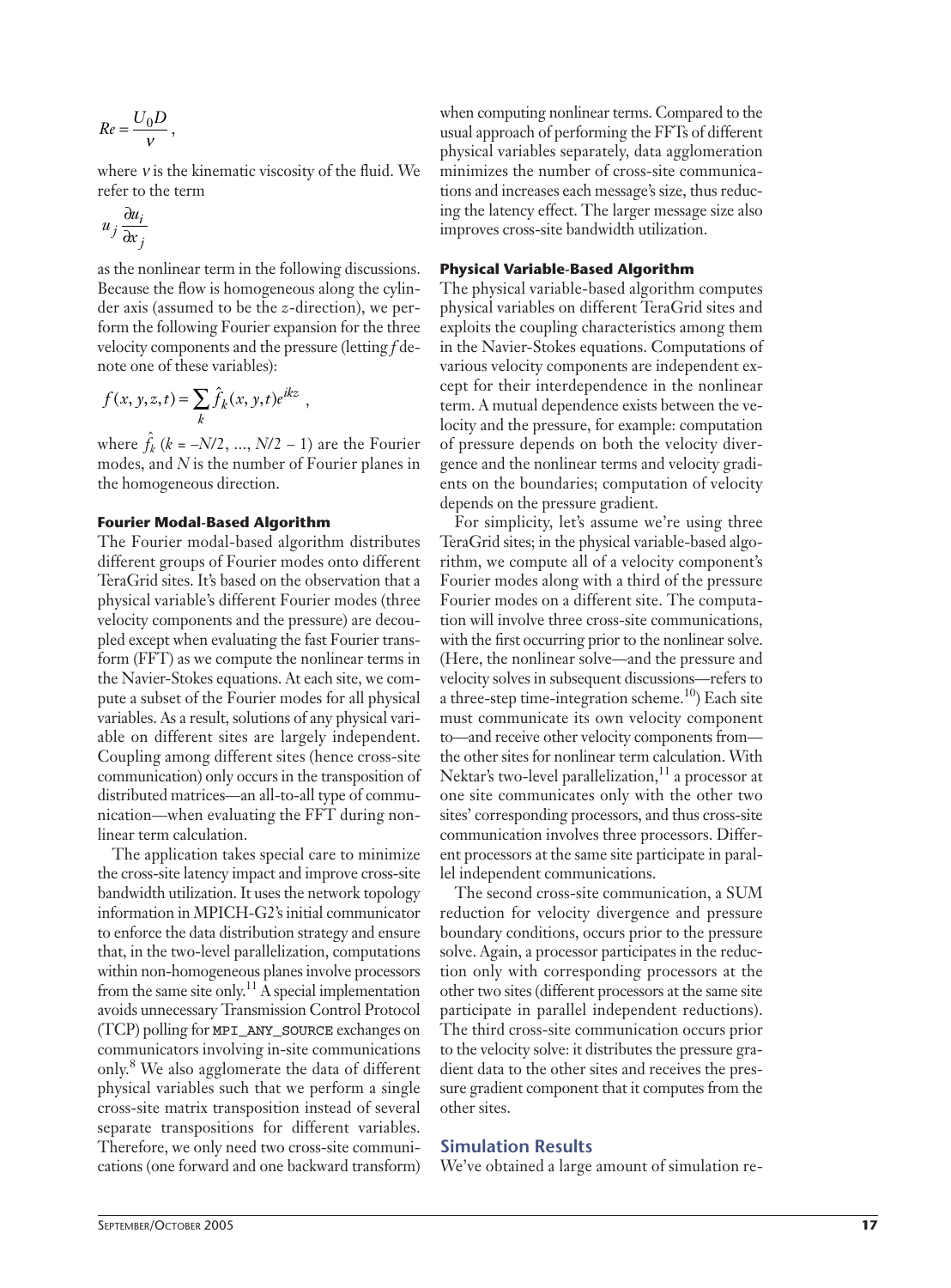

**Figure 2. Turbulent flow past a circular cylinder. At Reynolds number** *Re* **= 10,000, we can compare streamwise root-mean-square (RMS) velocity** *u***/***U***<sup>0</sup> between (a) the particle-image-velocimetry (PIV) experiment and (b) current direct numerical simulation (DNS). Contours are plotted on the same levels for the experiment and** the DNS:  $u'_{min}/U_0$  = 0.1 and the incremental value between contour lines  $\Delta u'/U_0$  = 0.025.

sults, but this article's emphasis is on the computing aspect (algorithm and performance), so we've chosen to include only one comparison with experiment here. Specifically, let's examine some simulation results for turbulent flows past bluff bodies obtained on the TeraGrid clusters. We can compare the statistical characteristics in the turbulent wake of a circular cylinder at Reynolds number *Re* = 10,000 between our 3D DNS and the particleimage-velocimetry (PIV) experiments.<sup>12</sup> This Reynolds number is the highest that the DNS has achieved for this flow so far.

Figure 2 shows a comparison of the normalized streamwise root-mean-square (RMS) velocity fluctuation  $u'$  normalized by the free-stream velocity  $U_0$ between the experiment (Figure 2a) and the simulation (Figure 2b). We plotted experimental and DNS results on identical contour levels, with a minimum RMS value  $u^{\prime}/U_0 = 0.1$  and an incremental value of 0.025 between contour lines. The distribution patterns show strong fluctuations in the separating shear layers and two maxima associated with the vortex formation. The downstream locations of the RMS maxima are essentially the same for both experiment and simulation (at  $x = 1.14$  for the experiment and at  $x =$ 1.13 for the simulation), and the respective peak values are also the same:  $u'_{\text{max}}/U_0 = 0.5$ .

At Reynolds numbers in the subcritical range (above 1,000 and below the "drag crisis" Reynolds number), the separating shear layers behind the cylinder become unstable and small-scale vortices develop in the shear layers (so-called shear-layer vortices). Our simulation data shows that the frequency of shear-layer vortices follows a scaling of  $Re^{0.67}$  with respect to the Reynolds number, in agreement with experimental observations.17 Furthermore, the values of shear-layer frequencies from our computation agree with the experimental values; for example, at *Re* = 10,000, our simulation predicts a value (normalized by Strouhal frequency) of 11.83 whereas it's 11.25 from experiment.<sup>17</sup>

#### **Performance Results**

To evaluate the efficiency of computation algorithms, we conducted single-site runs on three TeraGrid sites—the US National Center for Supercomputing Applications (NCSA), the San Diego Supercomputer Center (SDSC), and the Pittsburgh Supercomputing Center (PSC). We also ran cross-site runs between the SDSC and the NCSA, and between the two TeraGrid machines at the PSC. The NCSA and SDSC TeraGrid machines have Intel IA-64 processors (Itanium-2, 1.5 GHz) whereas those at the PSC have Compaq Alpha processors (Alpha EV68, 1 GHz).

#### **Single-Site Performance**

Figure 3a demonstrates Nektar's scalability, showing parallel speedup with respect to the number of processors on the PSC TeraGrid cluster for a fixed problem size with 300 million degrees of freedom. The parallel efficiency exceeds 95 percent on 1,024 processors and 85 percent on 1,536 processors. The test problem here is the turbulent cylinder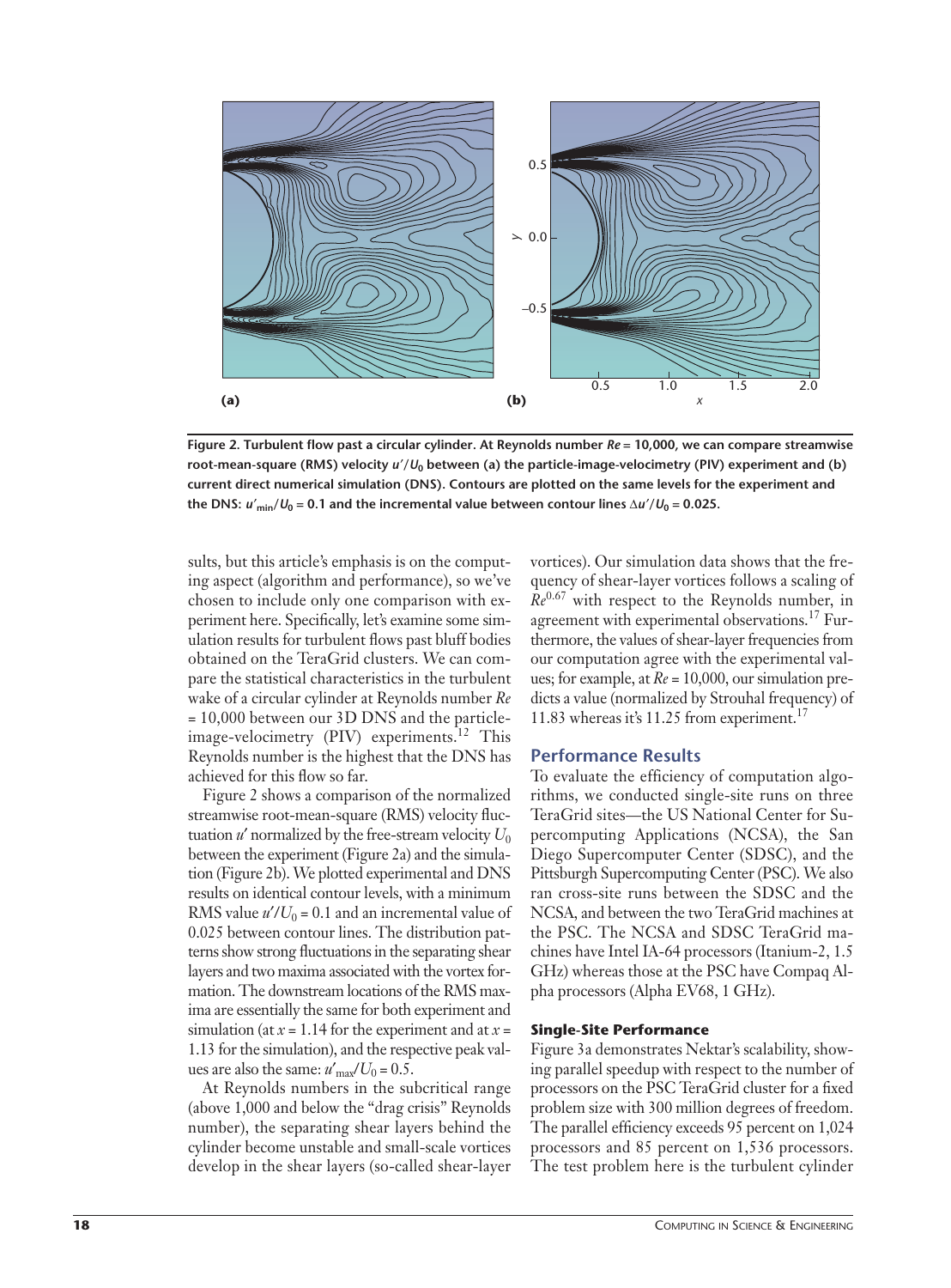

**Figure 3. Nektar's performance on the Pittsburgh Supercomputing Center's TeraGrid cluster. (a) Parallel speedup with respect to the number of processors for a fixed problem size, and (b) wall-clock time per step (in seconds) as a function of the number of processors for a fixed workload per processor. As the problem size increases, the number of processors increases proportionally to keep the workload per processor constant.** 

flow at Reynolds number *Re* = 10,000 based on the free-stream velocity and cylinder diameter. We used a spectral element mesh with 9,272 triangular elements in the nonhomogeneous planes; the number of Fourier planes in the spanwise direction is 256 in this test.

Scalability for a fixed workload per processor is another important measure. In this set of tests, as the problem size increases, the number of processors increases proportionally such that the workload on each processor remains unchanged. The test problem is still the turbulent cylinder flow at *Re* = 10,000; in the nonhomogeneous plane, we use the same grid resolution, but vary the problem size by varying the number of Fourier planes in the spanwise direction. In this test, the number of Fourier planes increases from 8 to 128, and the number of processors increases proportionally from 32 to 512 to keep the workload per processor constant. For the case of 512 processors (128 Fourier planes), we use 64 processors for computations in the homogeneous direction and eight processors for computations in the two-level parallelization's nonhomogeneous planes. Figure 3b shows the wall-clock time per step (in seconds) as a function of the number of processors from the test. The ideal result would be a constant wallclock time per step for any number of processors (flat curve), but we see (only) a slight increase in wall-clock time as the number of processors increases from 32 to 512, indicating good scalability.

We used native (vendor) MPI libraries in all these tests, but because cross-site communications are

based on the MPICH-G2 library, we also want to test the performance differences between MPICH-G2 and the native MPI implementation in a singlesite environment. MPICH-G2 hides low-level operational details from the application, including communication channel selection (vendor or TCP), data conversion, resource allocation, and computation management. MPICH-G2 has taken measures such as eliminating memory copies and unnecessary message polling to minimize the overhead cost.<sup>8</sup>

Figure 4 shows a performance comparison of Nektar compiled with MPICH-G2 and native MPI on the SDSC's TeraGrid cluster (we expect the results would be valid for all TeraGrid machines, particularly the ones that have identical compute and switch hardware). The test problem is the turbulent cylinder flow at Reynolds number *Re* = 3,900. We plot the wall-clock time per step as a function of the total number of processors for a fixed problem size, and we use a spectral element mesh with 902 triangular elements in the nonhomogeneous planes and 128 planes in the spanwise direction; the polynomial order is 8 on all elements. MPICH-G2 demonstrates a performance virtually identical to the native MPI, indicating a negligible overhead cost.

Figure 5 compares the performances of the Fourier modal-based and physical variable-based algorithms discussed earlier—specifically, it compares the wall-clock time per step and the speedup factor with respect to the number of processors for a fixed problem size with 24 Fourier planes in the spanwise direction. Due to the configuration of the physical variable-based algorithm, the number of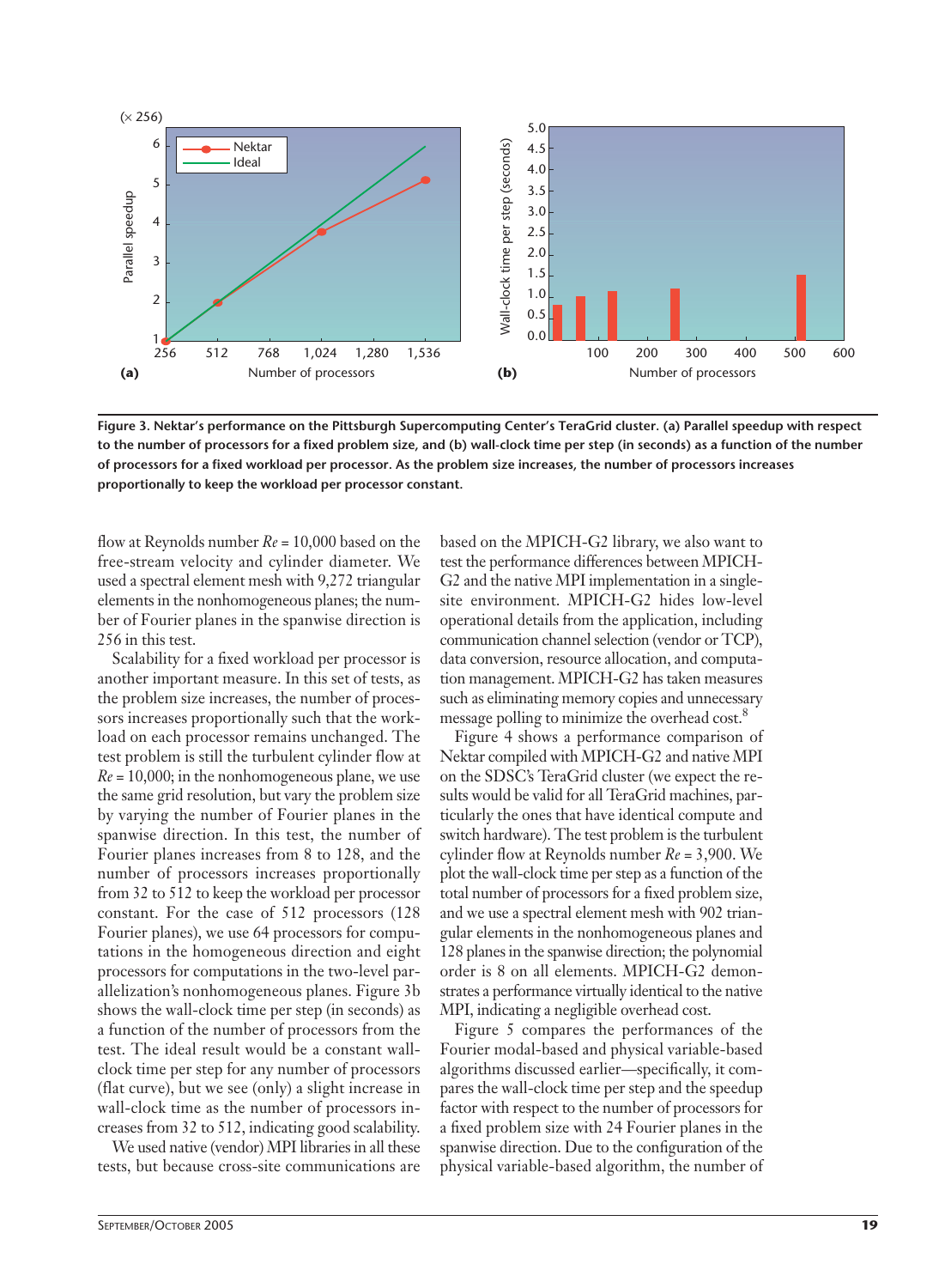

**Figure 4. Nektar performance. Comparing MPICH-G2 and native MPI on the San Diego Supercomputer Center's TeraGrid cluster, we can plot wall-clock time per step versus the number of processors for a fixed problem size.**

processors tested ranges from 3 to 96, and the parallel speedup is computed based on the wall-clock time on three processors. The Fourier modalbased algorithm consistently performs better, most likely due to the data agglomeration and reduced number of cross-site communications.

#### **Cross-Site Performance**

To assess the efficiency on cross-site platforms, we use the Fourier modal-based cross-site algorithm to conduct a series of cross-site runs with Nektar and MPICH-G2 on the SDSC and NCSA Tera-Grid machines.

Our test problem was the turbulent flow past a cylinder at Reynolds number *Re* = 3,900. As we did earlier, we use spectral element mesh with 902 triangular elements in the nonhomogeneous planes (with a spectral element order of 8 on all elements); the number of Fourier planes in the spanwise direction varies from 16 to 128. We first investigate the scaling for a fixed problem size with 128 Fourier planes in the spanwise direction. Figure 6 shows the wall-clock time per step (in seconds) as a function of the total number of processors for cross-site runs between the NCSA and SDSC TeraGrid machines, together with results for single-site runs on the NCSA machine under identical configurations. The total number of processors varies from 16 to 256. For cross-site runs, the processors are split between the NCSA and SDSC TeraGrid machines—in a 256-CPU cross-site run, for example, 128 processors are from both the NCSA and the SDSC. We use MPICH-G2 in both single-site and cross-site runs; we performed at least three independent runs for each case. In single-site runs, the wall-clock time essentially shows a linear relationship with respect to the number of processors, indicative of a near-linear speedup.

In cross-site runs, the wall-clock time decreases significantly with the increasing number of processors. In fact, the wall-clock time–CPU curve shows a dramatic decrease, nearly an order of magnitude, as the number of processors increases from 32 to 64. To check if software errors cause this performance jump, we took special care to ensure that we obtained identical, correct computation results in all test cases, including those on 32 and 64 processors, and that we conducted several independent runs for each case (at least three for smaller CPU counts, at least five for larger ones). We conducted the tests at a special reserved time for both machines, with exclusive access to about a third of the TeraGrid machine at the NCSA and the whole TeraGrid machine at the SDSC. The performance results are repeatable, with only slight variation in exact values (Figure 6 shows the mean values). We're convinced that these aren't spurious data points. The exact reason for this performance jump isn't totally clear at this point. It can result from several factors such as the communication characteristics of the network connecting the NCSA and SDSC machines. As expected, a cross-site run is slower than the corresponding single-site run on the same total number of processors. The slowdown ratio, however, decreases dramatically as the number of processors increases. Beyond 32 processors, the slowdown ratio of the cross-site runs ranges from 1.5 to 2.0.

Now let's look at the scaling for a fixed workload per processor. The problem size is varied by changing the number of Fourier planes in the spanwise direction. In this set of tests, we started with eight Fourier planes in the spanwise direction, and doubled the number for each test until we reached 128. Correspondingly, we increased the total number of processors proportionally, from eight to 128, such that the workload on each processor remained unchanged. Figure 7 plots the wall-clock time per step (in seconds) as a function of the total number of processors for cross-site runs between the NCSA and SDSC TeraGrid machines, as well as results for single-site runs on the NCSA machine under identical configurations. In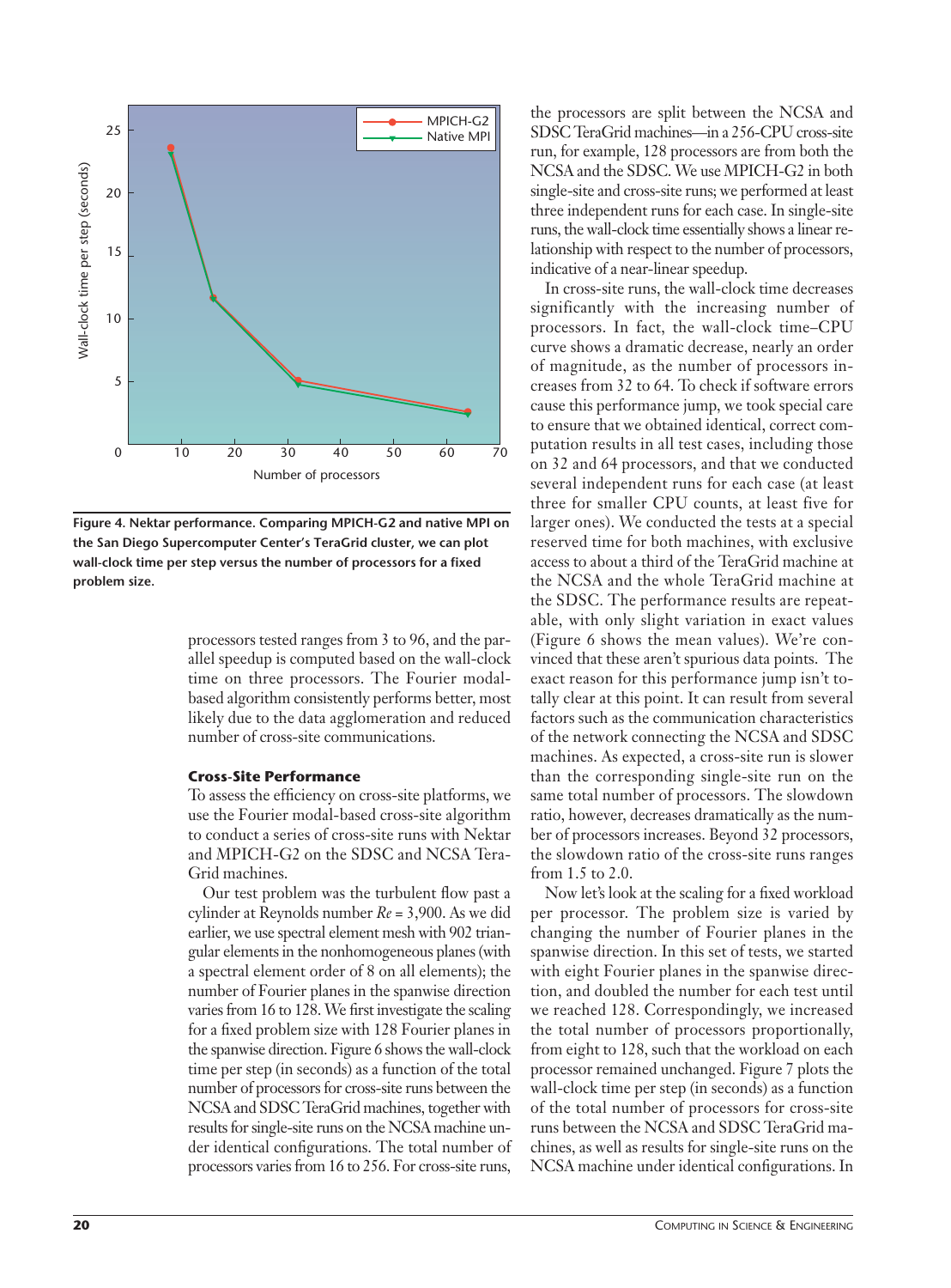

**Figure 5. Algorithm performance. Comparing the Fourier modal-based and physical variable-based algorithms for a fixed problem size on the Pittsburgh Supercomputing Center's TeraGrid cluster, we can match up (a) wall-clock time and (b) parallel speedup as a function of the total number of processors. Speedup is calculated based on the wall-clock time on three processors.**

cross-site runs, again, half the processors are from the NCSA and the other half are from the SDSC; we used MPICH-G2 in both cross- and single-site runs. In single-site runs, the wall-clock time increases very slightly as the number of processors increases from eight to 128, indicating excellent scalability. In cross-site runs, we observe a larger increase in wall-clock time as the number of processors increases from eight to 32. Again, we see a dramatic decrease in wall-clock time as the number of processors increases from 32 to 64. Compared to single-site runs on the same number of processors, the slowdown ratio of cross-site runs decreases significantly beyond 32 processors.

We also examined the influence of processor configuration on cross-site run performance. Table 1 lists the wall-clock time per step on a total of 256 processors in cross-site runs between the NCSA and SDSC machines with a fixed problem size for turbulent cylinder flow at *Re* = 10,000. We tested several different configurations with a different number of processors from each site, but the wall-clock timing for different configurations is essentially the same; we didn't observe any significant influence of processor configuration on performance.

MPICH-G2, NCSA/SDSC cross site MPICH-G2, NCSA single site  $10^2$  $\frac{1}{2}$ <br>  $\frac{1}{2}$ <br>  $\frac{1}{2}$ <br>  $\frac{1}{2}$ <br>  $\frac{1}{2}$ <br>  $\frac{1}{2}$ <br>  $\frac{1}{2}$ <br>  $\frac{1}{2}$ <br>  $\frac{1}{2}$ <br>  $\frac{1}{2}$ <br>  $\frac{1}{2}$ <br>  $\frac{1}{2}$ <br>  $\frac{1}{2}$ <br>  $\frac{1}{2}$ <br>  $\frac{1}{2}$ <br>  $\frac{1}{2}$ <br>  $\frac{1}{2}$ <br>  $\frac{1}{2}$ <br>  $\frac{1}{2}$ <br>  $\frac{1}{2}$ Nall-clock time per step (seconds)  $10<sup>1</sup>$  $10^0$  $10^{-1}$ 100 200 300 Number of processors

**Figure 6. Benchmarking for a fixed problem size. In comparing the US National Center for Supercomputing Applications (NCSA)/San Diego Supercomputer Center (SDSC) cross-site runs with the NCSA single-site runs, we can show the wall-clock time per step as a function of the total number of processors for a simulation of turbulent wake.**

ompared to single-site runs, the slowdown ratio of cross-site runs decreases dramatically as the number of processors increases. We performed the cross-

site runs with a Fourier-modal based algorithm, which is characterized by a stressful all-to-all type of cross-site communication and in a sense represents the worst-case scenario. For applications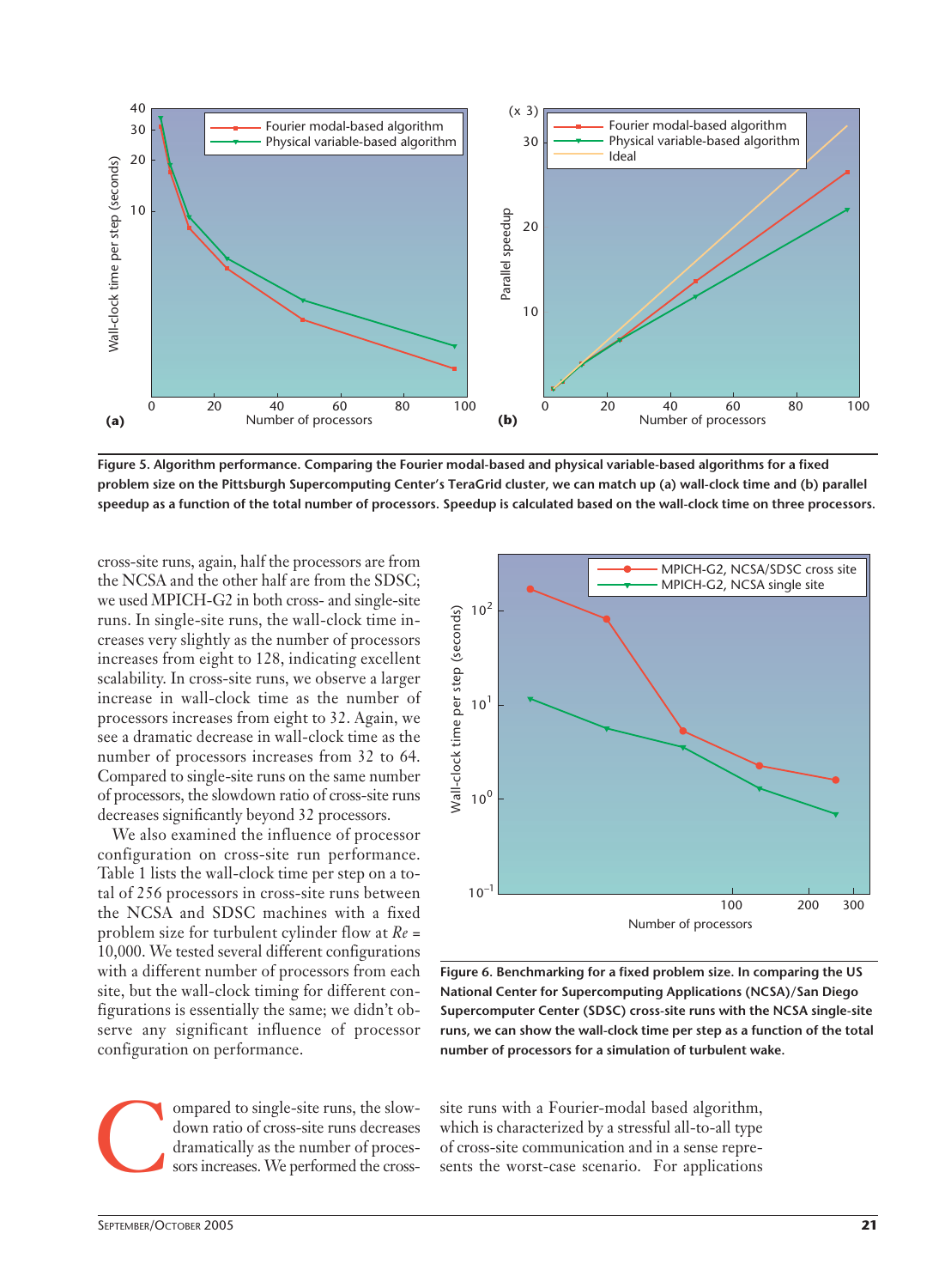#### **Table 1. The performance of cross-site runs for flow past a cylinder at Reynolds number** *Re* **= 10,000.**

| Cross-site run    | <b>CPUs from the US National Center</b> | <b>CPUs from the San Diego</b> | <b>Wall-clock time</b> |
|-------------------|-----------------------------------------|--------------------------------|------------------------|
|                   | for Supercomputing Applications         | <b>Supercomputer Center</b>    | per step (seconds)     |
| Total of 256 CPUs | 128                                     | 128                            | 16.307                 |
|                   | 144                                     | 112                            | 16.467                 |
|                   | 160                                     | 96                             | 15.935                 |



**Figure 7. Benchmarking for a fixed workload per processor. In comparing the US National Center for Supercomputing Applications (NCSA)/San Diego Supercomputer Center (SDSC) cross-site runs with the NCSA single-site runs, the problem size increases proportionally as the number of processors increases such that the workload per processor remains unchanged.**

> characterized by less stressful communication patterns, we can achieve even better performance for cross-site runs. The human arterial tree simulation shows a much less demanding communication characteristic; we're currently developing and testing this application in cross-site computations on the TeraGrid as well as on machines between the US and UK. Several techniques can further boost crosssite performance to possibly even match single-site performance—for example, multithreading to truly overlap cross-site communications with in-site computations, and User Datagram Protocol (UDP)-based messaging to improve cross-site communication's bandwidth utilization. Developers are currently incorporating these approaches into the next-generation implementation of MPICH-G2. Grid computing enabled by Globus/MPICH-G2 and other grid services and middleware (see NaReGi, www.naregi.org; DEISA, www.deisa.org; and PACX-MPI16) hold the key to the solution of

grand-challenge problems in biological and physical sciences. SE.

# **Acknowledgments**

*The US National Science Foundation, the Office of Naval Research, and the Defense Advanced Research Projects Agency (DARPA) supported this work. Computer time for the TeraGrid was provided through the US National Center for Supercomputing Applications (NCSA), the San Diego Supercomputer Center (SDSC), and the Pittsburgh Supercomputing Center (PSC). We thank John Towns (NCSA), David O'Neal (PSC), Donald Frederick (SDSC), Frank Wells (NCSA), Dongju Choi (SDSC), and the TeraGrid support team for their assistance in setting up the TeraGrid for the benchmark tests.* 

# **References**

- 1. G. Karypis and V. Kumar, "A Fast and High Quality Multilevel Scheme for Partitioning Irregular Graphs," *SIAM J. Scientific Computing*, vol. 20, no. 1, 1998, pp. 359–392.
- 2. M. Yokokawa et al., "16.4-Tflops Direct Numerical Simulation of Turbulence by a Fourier Spectral Method on the Earth Simulator," *Proc. Supercomputing 2002*, IEEE CS Press, 2002; www.sc -conference.org/sc2002/.
- 3. S.J. Kovacs, D.M. McQueen, and C.S. Peskin, "Modelling Cardiac Fluid Dynamics and Diastolic Function," *Philosophical Trans. Royal Soc. London, Series A: Mathematical Physics and Eng. Science*, vol. 359, 15 June 2001, pp. 1299–1314.
- 4. S. Shingu et al., "A 26.58 Tflops Global Atmospheric Simulation with the Spectral Transform Method on the Earth Simulator," *Proc. Supercomputing 2002*, IEEE CS Press, 2002; www.sc -conference.org/sc2002/.
- 5. G. Allen et al., "Supporting Efficient Execution in Heterogeneous Distributed Computing Environments with Cactus and Globus," *Proc. Supercomputing 2001*, IEEE CS Press, 2001; www.sc 2001.org/.
- 6. M. Russel et al., "The Astrophysics Simulation Collaboratory: A Science Portal Enabling Community Software Development," *Cluster Computing*, vol. 5, no. 3, 2002, pp. 297–304.
- 7. M.S. Allen and R. Wolski, "The Livny and Plank-Beck Problems: Studies in Data Movement on the Computational Grid," *Proc. Supercomputing 2003*, IEEE CS Press, 2003; www.sc -conference.org/sc2003/.
- 8. N.T. Karonis, B. Toonen, and I. Foster, "MPICH-G2: A Grid-Enabled Implementation of the Message Passing Interface," *J. Parallel and Distributed Computing*, vol. 63, no. 5, 2003, pp. 551–563.
- 9. S.J. Sherwin et al., "Computational Modeling of 1D Blood Flow with Variable Mechanical Properties in the Human Arterial System," *Int'l J. Numerical Methods in Fluids*, vol. 43, nos. 6–7, 2003, pp. 673–700.
- 10. G.E. Karniadakis and S.J. Sherwin, *Spectral/hp Element Methods*